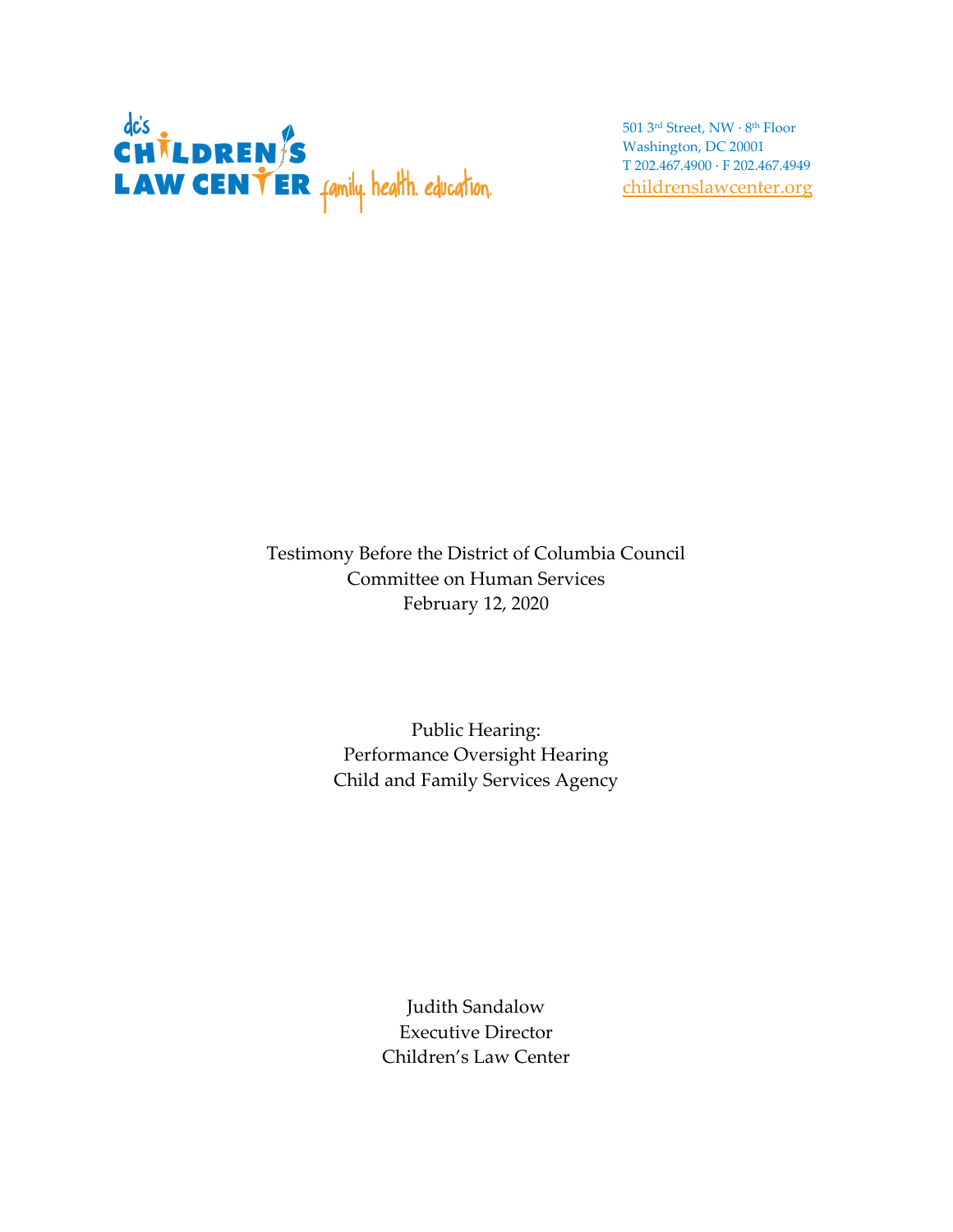Good morning Chairwoman Nadeau and members of the Committee on Human Services. My name is Judith Sandalow. I am the Executive Director of Children's Law Center<sup>[1](#page-6-0)</sup> and a resident of the District. I am testifying today on behalf of Children's Law Center, which fights so every DC child can grow up with a loving family, good health and a quality education. With nearly 100 staff and hundreds of pro bono lawyers, Children's Law Center reaches 1 out of every 9 children in DC's poorest neighborhoods – more than 5,000 children and families each year. Children's Law Center recognizes and applauds numerous CFSA's Fiscal Year 2019 successes and, as advocates for the city's youth, we also lift up the areas where the agency's performance needs improvement.

## **The Tale of Two Agencies**

Each year we strive to submit coherent comments on the performance of the Child and Family Services Agency (CFSA) based on the written responses provided by the Agency in response to this Committee's oversight answers and our experiences representing the best interests of hundreds of children in foster care and representing or working with hundreds of foster parents and relative caregivers. Once again, we tell the tale of two agencies because CFSA's outcomes are so varied. In some areas CFSA has exceeded all expectations and shown the D.C. Council (and the nation) why it is considered a national leader in the child welfare community. At the same time, the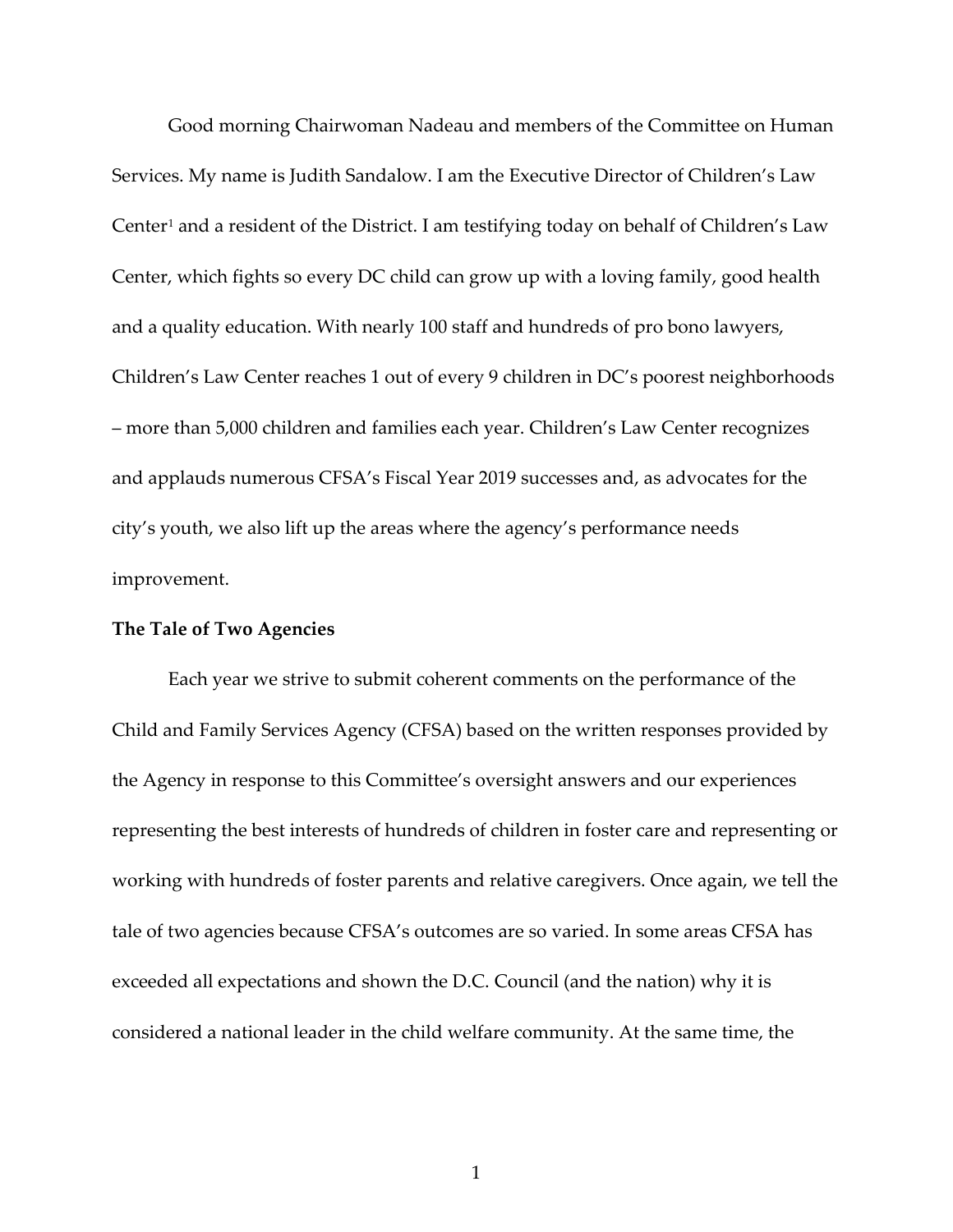children in CFSA's care have had outcomes and experiences that are undeniably unacceptable.

## *Positive Steps Forward*

During FY19, CFSA showed determination and creativity in some critical programmatic areas. For example, CFSA was the first child welfare agency in the country to submit a statewide prevention plan pursuant to the federal Family First Prevention Services Act. The Agency plans to use 13 evidence-based practices to keep more children from coming into foster care. We congratulate the Agency's leadership including Director Brenda Donald, Ms. Natalie Craver, and Deputy Director Robert Matthews for making CFSA the first state agency to have a Children's Bureau approved prevention plan and for strategically obtaining an extension for its Title IV-E Waiver funding so that it could maintain existing prevention services.

Since last February, when we voiced our concern about the lack of transparency of CFSA's Family First planning process, the Agency has been far more open to input and feedback from advocates and community members. We have found CFSA to be more inclusive and candid regarding its Family First Act Services implementation and evaluation plans, although we have heard that the Agency has not been very open about its kinship navigator program plans.

The Agency's plan for primary prevention, i.e., Families First DC, also focuses on community engagement. In FY19, CFSA chose nine nonprofits in Wards 7 and 8, to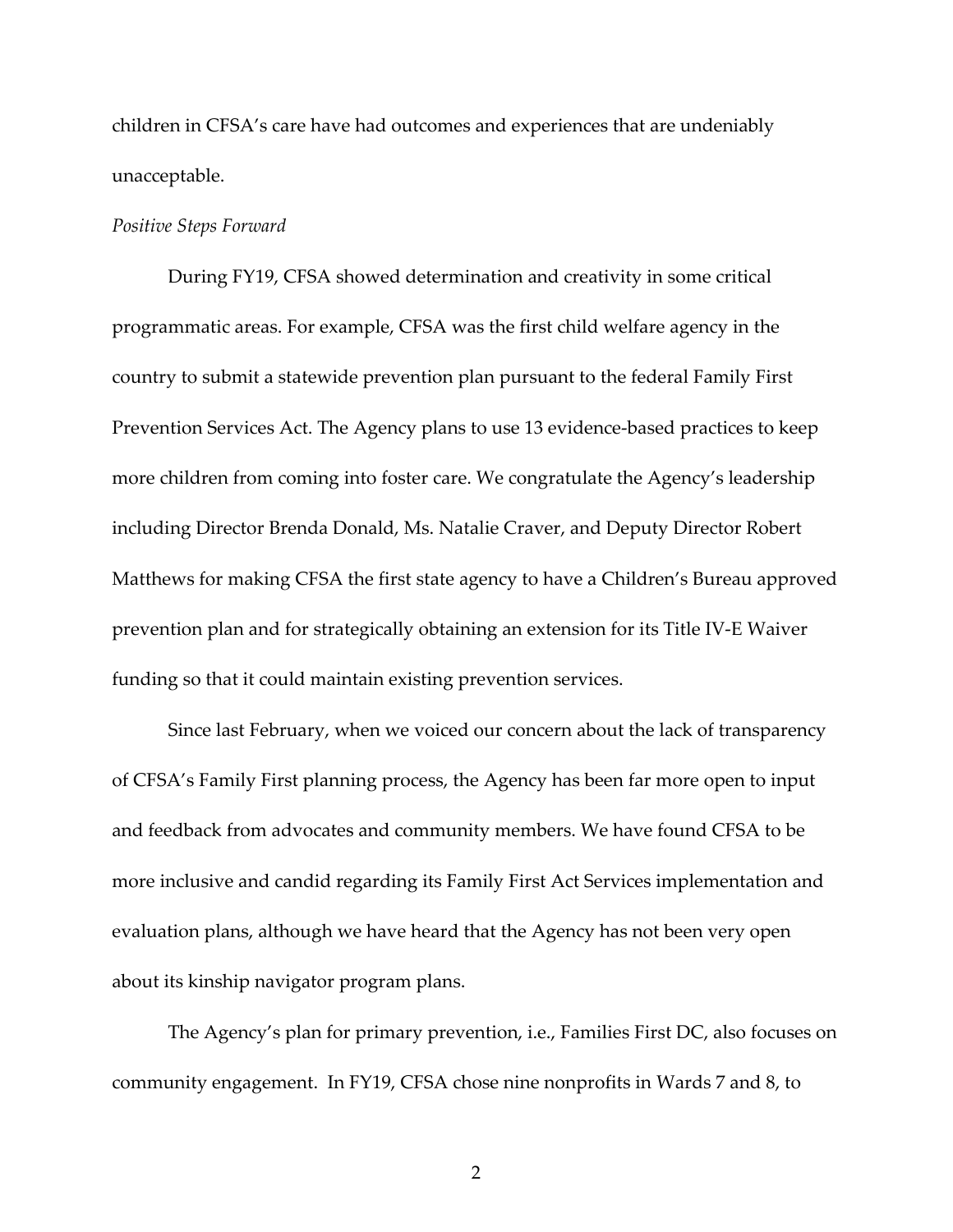operate 10 DC Success Centers. The Centers will work with Community Advisory Councils, comprised of neighborhood leaders, to identify services that will be beneficial to their community and provide referrals to services. We are hopeful that the DC Success Centers will generate demonstrable positive outcomes for Ward 7 and 8, and we have been very impressed with the transparent and thoughtful way in which the Agency is planning to evaluate the programs.

CFSA's creation of an in-house mental health provider unit and its support for the Close Relative Caregiver's Subsidy Pilot are two good examples of the Agency's responsiveness to needs expressed by community members and advocates. In an effort to address a critical barrier to children's wellbeing, CFSA hired in-house mental health providers who provided individual therapy for 73 children in foster care during FY19. Given the ongoing challenge of timely connecting youth in care to quality mental health services, this is an important way to address a critical need. In just five months, the Close Relative Caregiver Pilot program is serving 12 caregivers, and 22 children are benefiting from this expanded support.

## *New and Ongoing Concerns*

Unfortunately, despite this programmatic progress, CFSA failed to improve in a few areas that are absolutely essential to the wellbeing of children in foster care. The objective data undeniably demonstrates what we have observed representing children, kin and foster parents: CFSA does not have enough foster parents able, willing, and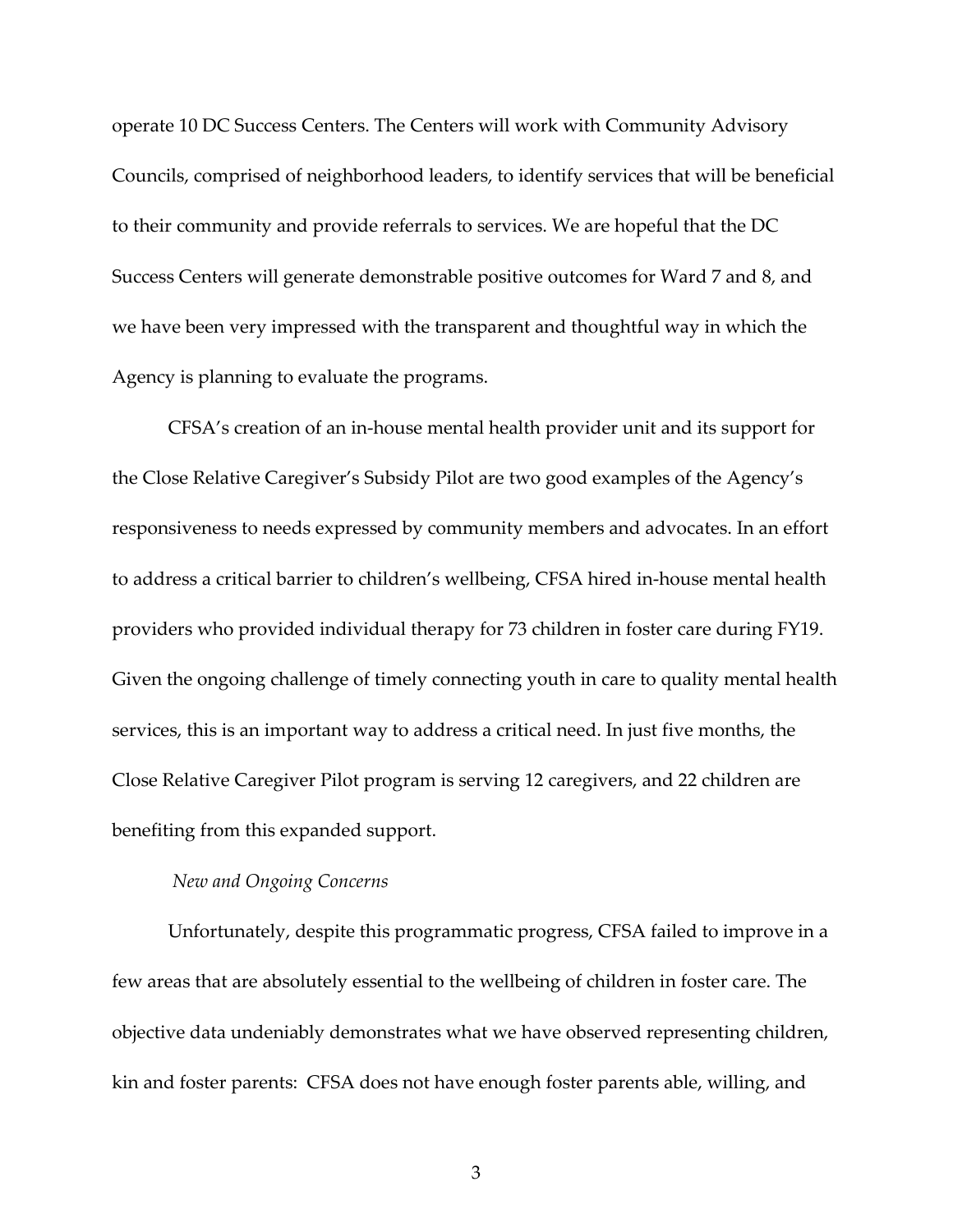properly supported to successfully meet the range of needs of the children coming into care.

In her December 2019 letter to District Court Judge Hogan, who oversees CFSA's progress in the *LaShawn v. Bowser* class action, Ms. Judy Meltzer, the Court Monitor and then Executive Vice President of the Center for the Study of Social Policy, acknowledged that CFSA's placement challenges have continued. Specifically, she wrote that "children have continued to stay overnight in the CFSA office building while stable placements are identified, and placement instability has increased for one cohort of children (children in care less than 12 months)."[2](#page-6-1) In order to complete the Exit and Sustainability Plan (ESP) and thereby exit *LaShawn*, CFSA cannot have any children stay overnight in the Agency. However, from April 2019 to November 2019, "31 unique children experienced 60 overnight night stays at the Agency."[3](#page-6-2) This data is troubling because (1) they show an increase in the number of children who stayed overnight at the Agency compared to 2018;<sup>[4](#page-6-3)</sup> and (2) the data supports the conclusion that CFSA has yet to solve its placement crisis.

Children spending a night or two at CFSA is just one problem caused by the placement crisis. Children in CFSA's care are also experiencing a significant amount of placement instability. In FY19, approximately 22% (n=176) of the 796 youth in CFSA's care experienced three or more placements. This data point was nearly identical last year. [5](#page-6-4) For years, we have shared with this committee the research about the traumatic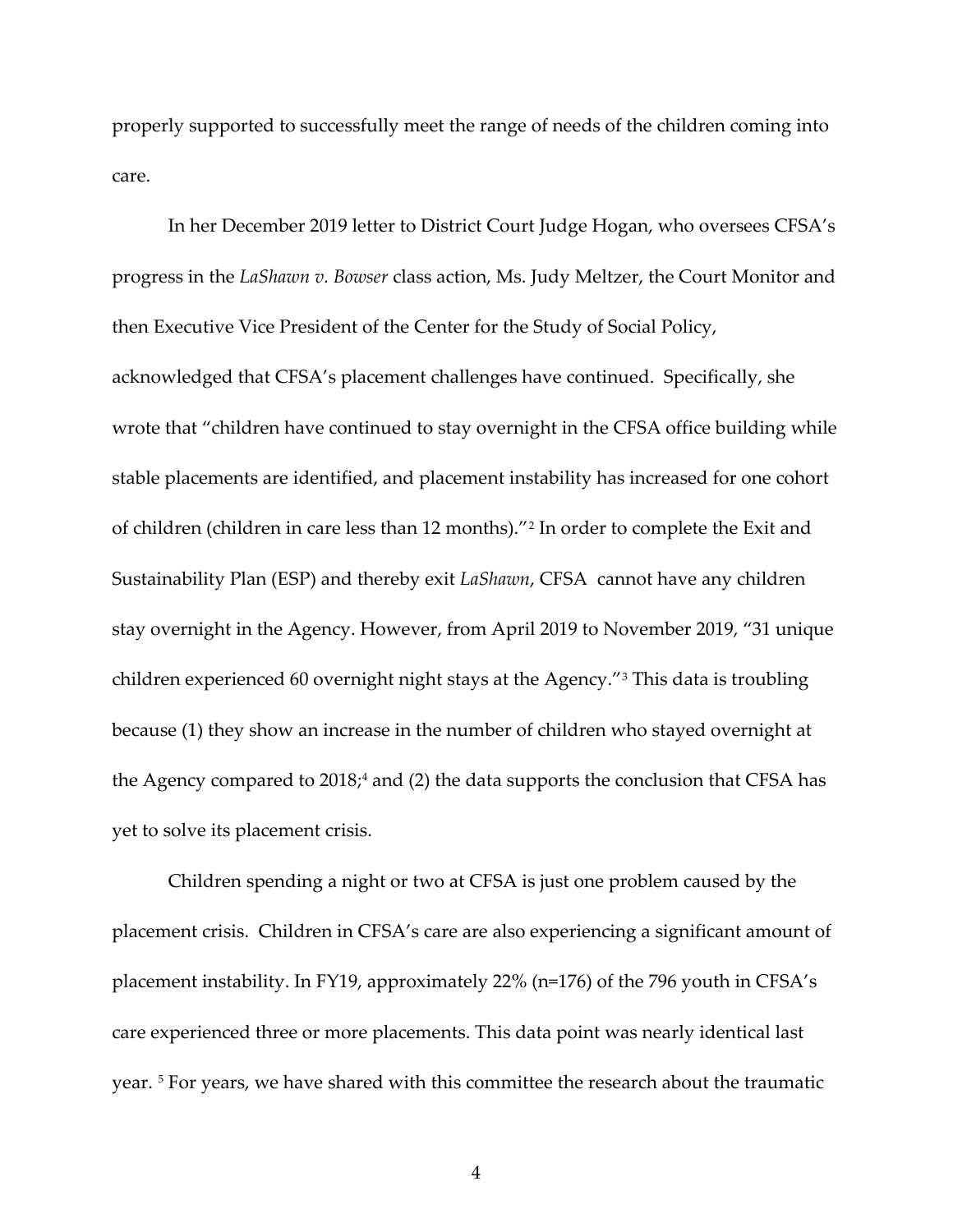impact that placement disruptions can have on youth in care. It is not uncommon for youth in care to experience significant behavioral and emotional health decline when they must move to a new foster parent. When foster children are bounced from foster home to foster home, they struggle to form healthy attachments to adults,<sup>[6](#page-6-5)</sup> which in turn makes it harder for them to be open to the prospect of reunifying with their parents or being adopted by their foster parents. For the sake of the permanency and wellbeing of the children in its care, CFSA must improve placement stability.

Lastly, Children's Law Center is extremely troubled by the data on the mental health of middle school aged children. In FY19, 118 children in CFSA's care experienced at least one episodes of psychiatric hospitalization.[7](#page-6-6) This is a dramatic increase from the 15 children who experienced at least one episode of psychiatric hospitalization in FY18. Fifty of the children who were psychiatric hospitalized in FY19 were between the ages of 11 and 14, almost half of the 108 children in CFSA's care in that age range. This dramatic increase warrants the Committee's attention. It would be beneficial for the committee to learn the reasons for and efficacy of hospitalizing these youth. We are particularly concerned because some of the children that we represent experienced concerning unsafe incidents occur while they were psychiatrically hospitalized. Most important, we urge the Committee to learn what plans CFSA has address this deeply disturbing trend.